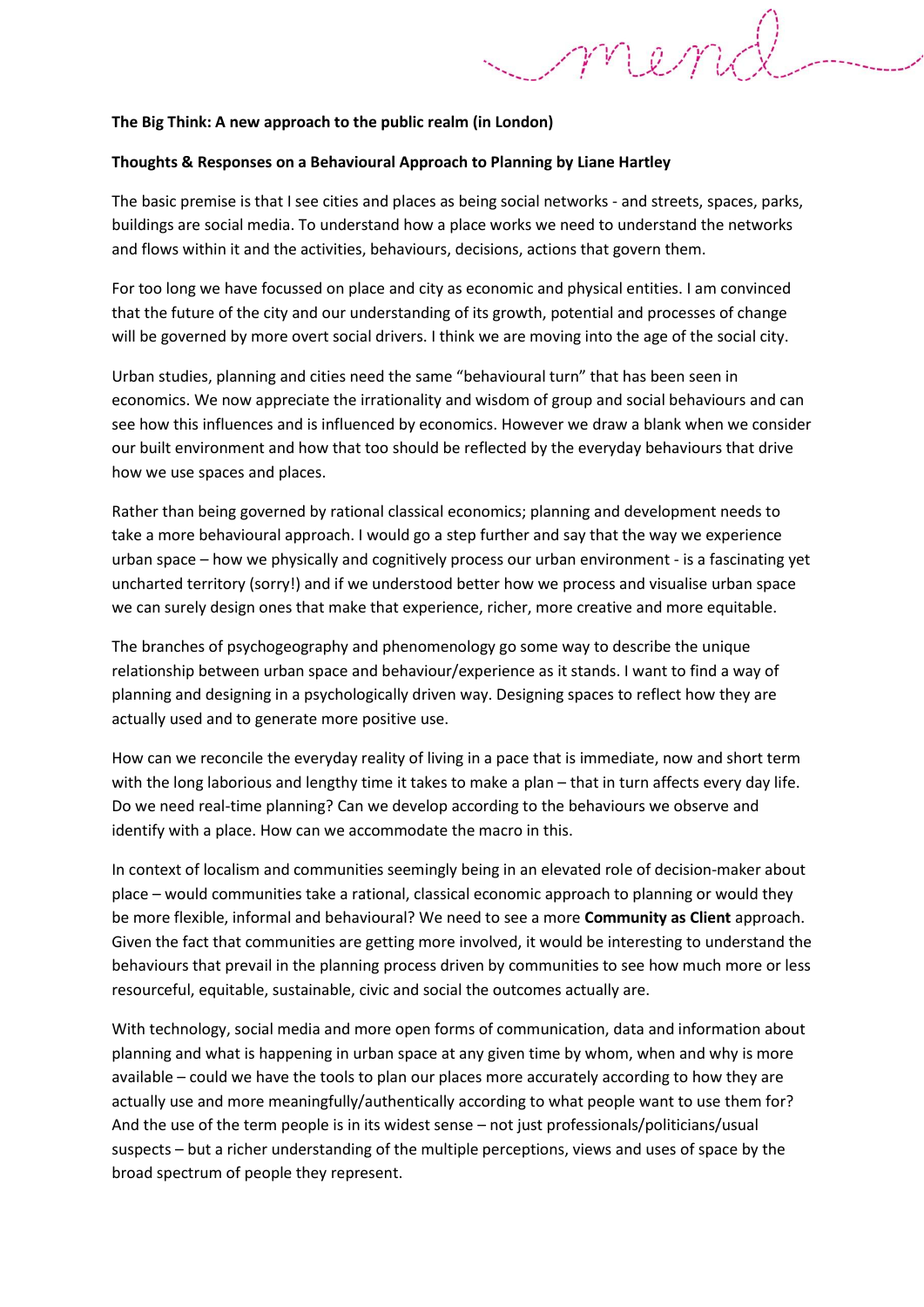# **Comfortable chaos**:

What we need at place level is "comfortable chaos" where planning and design retain a basic structure but this is allowed to flex and re-shape itself to suit the personality and social logic of a place. Like Howls Moving Castle. Transplanting what worked in Place A and embroidering it on Place B is not good enough. Place A has a different network, experience and everyday reality than place B.

We need to acknowledge the importance of mess – the unfettered, unplanned, unpredictable and idiosyncratic-ness in a place. This is what gives it its unique feel and identity. Implementing macro-level programmes and policies that do not respect the mess of a place and require them to shoehorn themselves into an alien and remote box do not work.

There needs to be space in a local approach to place that allows room for comfortable chaos and letting relevant and meaningful local interventions crystallise out of its mess.



I've been thinking a lot about an idea I call "Pre-Place". This is the physical infrastructure, structures and paraphernalia that public and private sector deliver in a apace that people create place out of through interaction, shared and personal experiences, and building emotional and functional attachments. The quality and intelligence of pre-place is key for enabling quality, exciting, innovative and useful places to be eventually crafted by people. The challenge is giving space and time for people to create place out of "pre-place" without the fear of losing control as built environment professionals. Are we ready to do this? Do we want to do this?

## **Behavioural Planning:**

Planning is a behavioural discipline. It is concerned with behaviours in space. An approach to planning and designing cities that is behavioural led and that appreciates the experiences and everyday quality that can be generated by them.

Appreciating that the urban environment has specific effects on human behaviour and emotion is an established idea. So can we build cities along behavioural lines and grow urban life and experience as more than occasional note-worthy episodes with a bit of grey filler in between? A new benchmark for place is not award-winning spankery - but how good everyday milk-buying would be.

Cities are parallel universes; they exist in our minds as well as "out there". The purpose of planning should be to make real the connections between them. And this is where it falls apart. Because planning isn't real. It is an art of the abstract. It is a form of version control; used to impose a single, official and usually narrow view of what and who the city is for over other, alternative and informal views. Whilst everyday life and urban reality goes on, the grid of planning floats above in abstract, bearing no resemblance to the networks, flows, actions, reactions, mess of the world below.

It's the detail, the experience and the behaviour of places that can only be appreciated at a micro level but this is exactly what gets left out of plans. They draw imaginary lines around even more imaginary perceptions of place and the richness and complexity of actually experiencing and being in that place and what works get lost.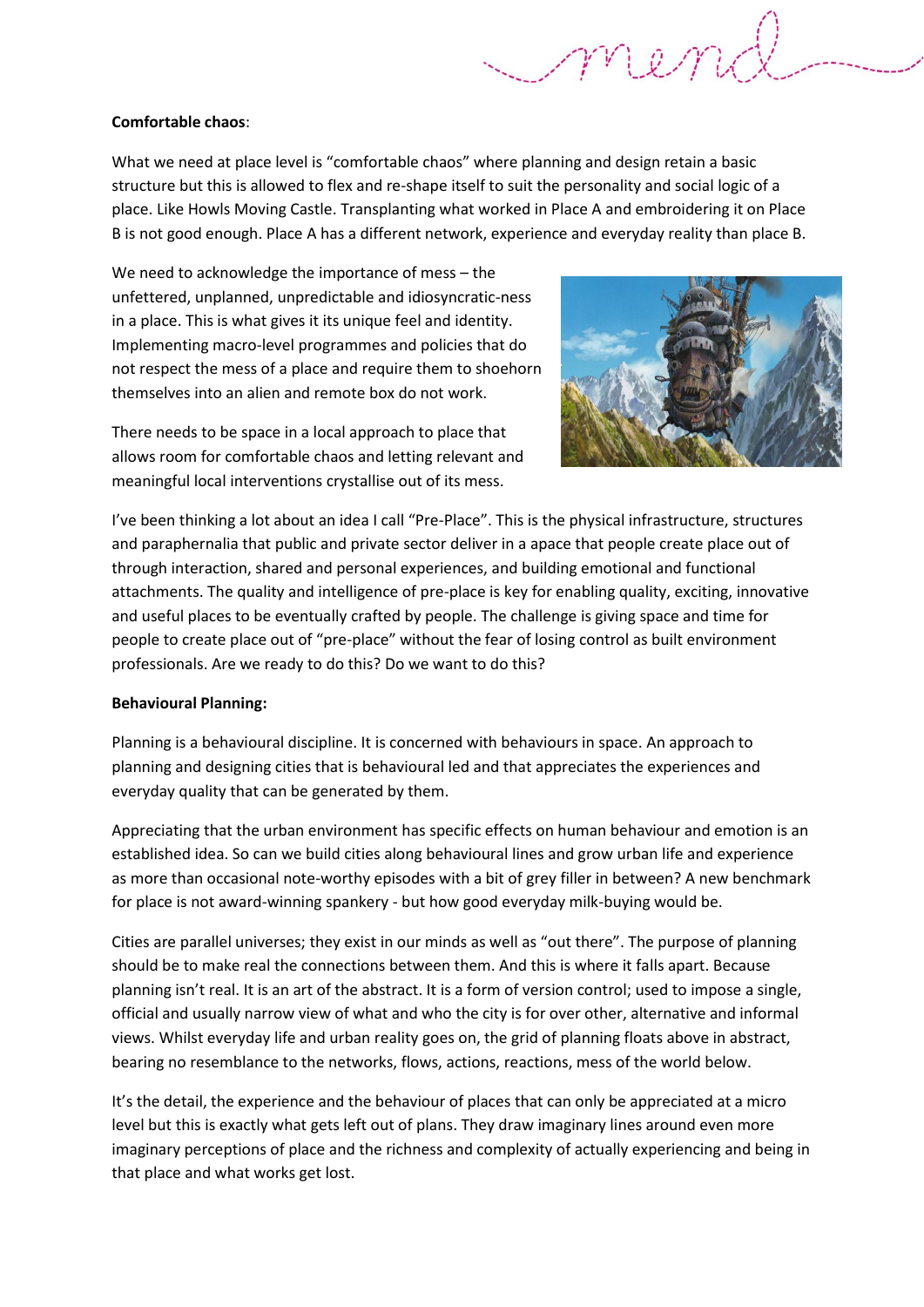# **Scenius & Tech City:**

"TechCity" is David Cameron's vision for a hub in east London which could rival Silicon Valley. The concept builds on the existing hive of tech creativity and innovation based in Shoreditch. Elizabeth Varley CEO of TechHub, quotes "what businesses themselves say they want is access to affordable space, good broadband and technology support but more importantly, opportunities to network and share ideas and good coffee!" See www.techhub.com

MRA

Creatives are well known for pioneering new futures for city parts rendered downtrodden, forgotten and made redundant by the prevailing market preferences that shifted away from it. Their energy, ideas and networks breathe new life into a place, helping to reinvent it by reactivating old strengths and bringing much needed injections of people and money.

A critical mass builds up before it catches the eye of mainstream prevailing market preferences again, but not before the place has ascribed itself a new raison d'etre. The return of the market brings with it a levelling and sanitising urge to bring the area back into its fold. But the transition can often push out the very people, ideas and energy that brought it back to life. No matter, as the area is self-sustaining again and the pioneers move on to the next place that is ripe for reinvention.

This cycle is already being seen in and around the Silicon Roundabout and poses a challenge for the capacity of the area to continue providing a vital and fertile incubation ground for micro-start ups. The density, granularity and messiness of Shoreditch is key to its success in generating successful ideas through creative collaboration. They are allowed to mingle and merge until a spark catches and it grows into something really good. Brian Eno calls this phenomenon where about information spillover and collaborative spaces leading towards lightning in a bottle as "Scenius" in his recent article in the Financial Times<http://tinyurl.com/6kus2p9>

We need to ensure that the existing quality of scenius in Shoreditch is enhanced and not compromised by the TechCity initiative so that it continues to generate and grow good ideas. This means providing an environment that is conducive to idea and information spillover – for both micro and established businesses. These people are attracted to certain places; shared spaces and environments that in turn attract other like-minded people and help them share facilities, tastes and activities. It builds through an accretion of experience and success building on top of each other, attracting and sticking to a place. Place is where these attributes collide.

The answer is not to try and manufacture scenius places, but accelerate the process of sharing by scenius actors in these scenius places; support and connect the people and ideas bit and leave the spatial economics bit alone. This is a radical approach to regeneration which has seemed addicted to building stuff and not paying enough attention to the stuff that goes on inside? Time to do that.